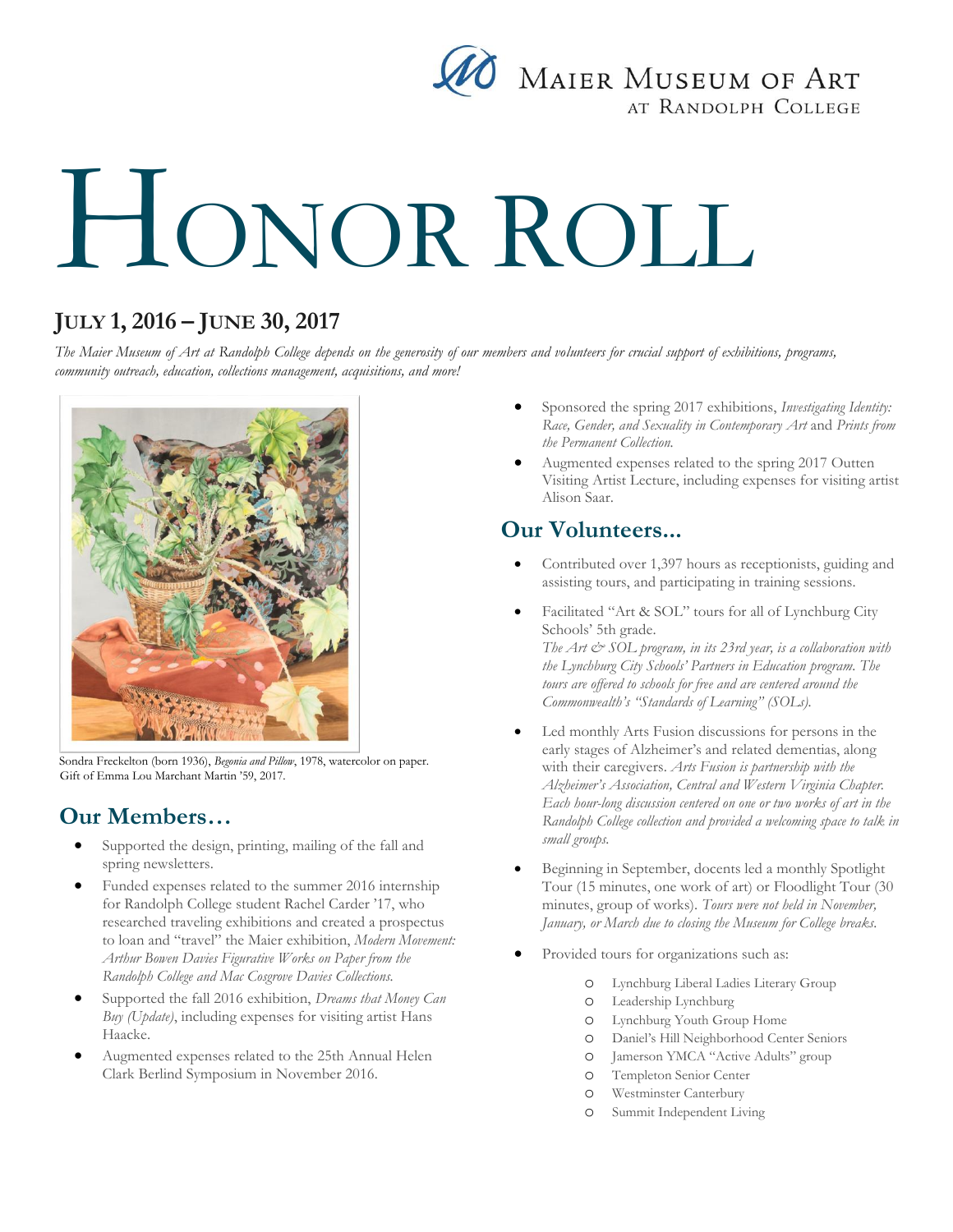# **MEMBERSHIPS**

**Those listed below made a contribution to join or renew their membership between July 1, 2016 and June 30, 2017.** 

#### **Honorary**

Alice Hilseweck Ball '61 Susie Goodman Elson Mary Gray Shockey '69 Nancy Forsyth Sykes '98 Sandra & Paul Whitehead

#### **Maier Circle** (\$5,000) Exhibition Sponsors

Sara Maier Rowe '67 Alison Keller Townsend '75

#### **Benefactor** (\$2,500) Internship Sponsors

Stephanie & Dave Keebler Elizabeth Earle Kojaian '84

#### **Mary Frances Williams Society**  (\$1,000) Educational

#### Programming Sponsors

Katharine Stark Caldwell '74 Barbara Niedland McCarthy '73 Julie Johnson McGowan '69 Allison Gulick Muller '71

#### **Sponsor** (\$500)

Amanda Clark Fox '67 Nancy Hays Gottwald '55 Dorothy Nelms '57 Dana Davidson Redmond '60 Rosel & Elliot Schewel

#### **Patron** (\$250)

Larry Bassett Nina Earle Brock '61 Pinky Blundell Carlton '63 Sandra Sims Carrington Mr. & Mrs. D. Bruce Christian Jolley Bruce Christman '69 Margaret Corlett Dillard '48 Pat Dunbar '72 Frances Jones Giles '65 Ellen Gross

Doni Guggenheimer Jean M. Jung Mackie Snyder Kudravetz '69 Karen & Allen Majewski Teancy Matthews Outland '53 Johanne Pryor '61 William A. Stuart, II Anne Tucker '67 Randall Johnson Watts Geoffrey Wertz

#### **Friend** (\$100)

Judy W. Arthur Ruth Farmer Barnett '53 June Bivins Baumoel '77 Colleen Bevan Joanna Szymczyk Beverly Lanier Sykes Bogen Karen Campbell '77 Nancy Bell Cooper '67 Nancy S. Coursey Mark & Lois Coward Kathy Cudlin Irene Devine Carole Folts Dowd '62 Christine Euhus Grace Carmichael Finkel '63 Margot Holt Gill '52 Carl Girelli Josephine J. Griffin Sarah L. Hawkins Cheryl Hawkins Susan B. Heath Elizabeth S. Jones Aileen Wilson Kelly '57 Howard Perkinson Lawrence '40 Catherine W. Lynn Pamela McCormick McCoy '67 William A. McIntosh Jim and Kathy Muehlemann Breanne N. Oldham Karen K. Painter Janice C. Puckett Bradley M. Rowe Mort Sajadian Marc Schewel Helene Parish Schewel '47 Sarah Rouse Sheehan '71

Ben Smith Susan T. Timmons Susan A. Travis Kenneth C. Weinfurtner Barbara Stanley Welsh '52

#### **Family/Household**  (\$65)

Camilla J. Fair Bert Fisher Kathleen Forehand Fort '10 Rosie Gantt Carl E. Hester Martha Read Hoekstra '67 Bruce James Solveig M. Kjeseth Elizabeth & Lloyd Lipscomb Martha Oglesby Lisle '55 Elizabeth Nicholson Nation '72 Corey M. Passman Ann Verbeke Richards '58 Carol & Daniel Schreffler Lesley Shipley Melanie H. Snell Bonnie Whitehead

#### **Individual** (\$45)

Deanna Gasteiger Schwartz C. Keith Rogers Alford June Britt Lucille B. Cable Carol W. Campbell Carol Haley Julia Dorsey Reed Loomis Lucy Foard McCarl '52 Ann & Charles McDaniel Mary Ruth Mizener Kathleen Stewart Page '08 Malinda Adams Rice '54 Jennifer Richie '94 Catherine Baker Thompson '71 Sally Warren Warren Wallman Stormy Clowdis Wiegand '13 Carol A. Willis Caroline Wilson

#### **Special** (\$35)

Budd Adams Lee & Sharon Ainslie Susan G. Allman '67 Ellen Butler Barnhart '45 Mary Lou Sparger Bates '57 Jane Sawyer Bersch '57 Clay Blackwell Sandra R. Boyes Mary-Louise Calnan Catharine Smith Carty Muriel Zimmerman Casey '53 Patricia Ackiss Caton '52 Caroline S. Crow Shirley A. Cunningham Constance Dahlberg Janet D. Dance Marion Love Farmer '61 Kristin Jo Freed Dorothea M. Fuller Louanna Hill Green '61 Becky Rawls Habel '73 Betty Jo Hanna Harper '50 Carla W. Heath Joann Hoag Elizabeth Hoskins '54 Debbie Huntington '73 Martha Kjeseth Johnson Mary Margaret Payne Little Diane W. Morgan Therese M. Namenek Louise C. Newton Marguerite G. Old Anne-Riely Jones Popper '77 Winnifred Schenkel Luisa Scott Gerard F. Sherayko Robyn Smith '87 Deborah Mallett Spanich '01 Elizabeth Hooper Stauffer '67 Alice Sullivan Georgia H. Thistle John G. Webb Harriet Jones Whitten '59 Sandra L. Wilson Jane Meredith Wolf '61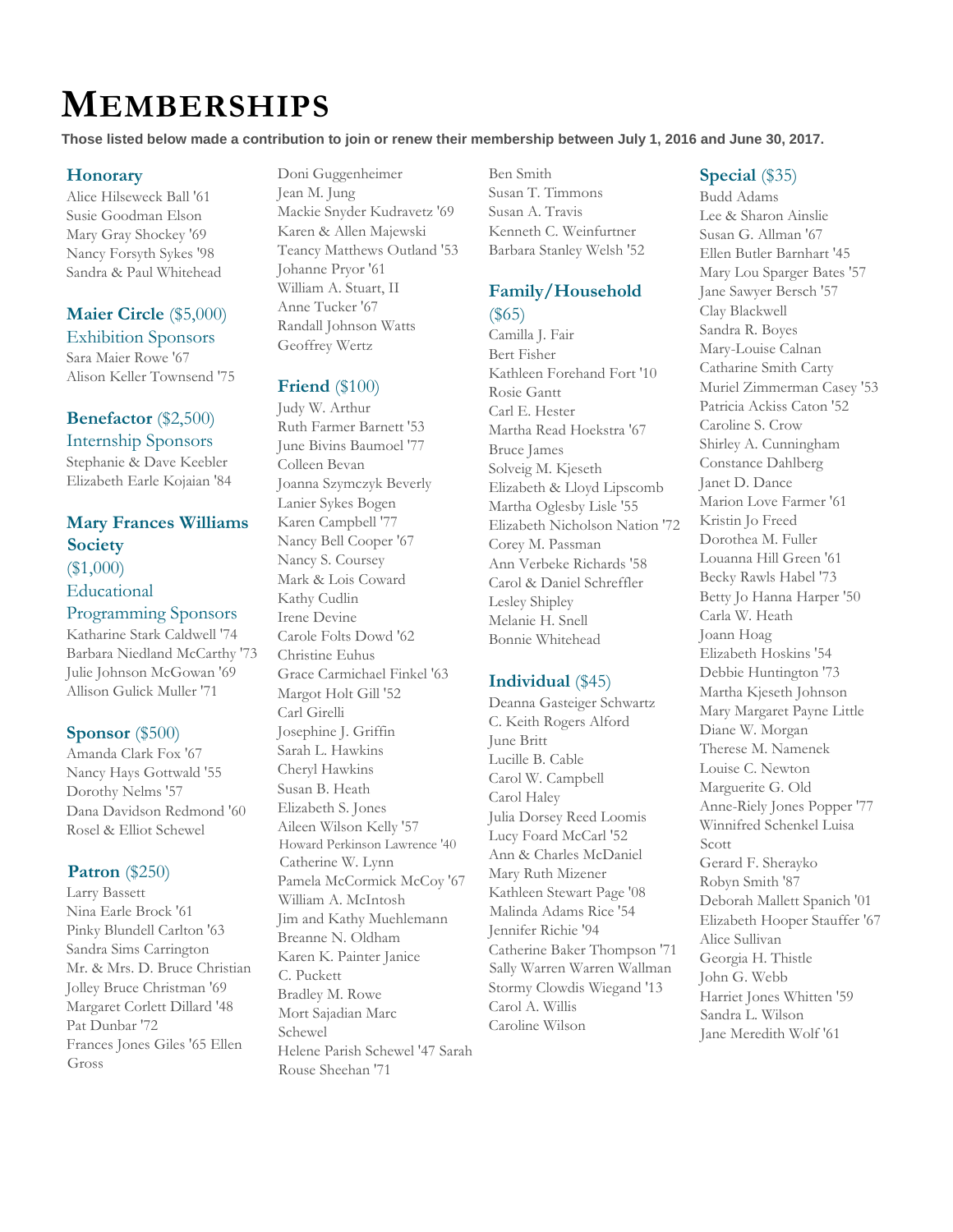## **GIFTS**

#### **\$15,000 - \$19,999**

Anonymous Donor *in support of installation of hardwood flooring in galleries 1-3*

Mary Gray Shockey '69 *in support of the 105th Annual Exhibition of Contemporary Art:*  Threatening Beauty*(September—December 2016)*

#### **\$2,000 - \$4,999**

Frances W. Nipper Fund of the Triangle Community Foundation

Exxon Mobil Foundation *in honor of Maier volunteer, Colleen Bevan to support Curator of Education expenses*

Mary Gray Shockey '69 *in support of the purchase of artwork* 

#### **\$1,000 - \$1,999**

Anonymous Donor *in support of upgrades and renovations for the Maier Museum of Art*

Anonymous Donor *in support of purchasing folding chairs and presenter chairs for events*

Anonymous Donor *in support of receptions and unfunded expenses related to the 105th Annual Exhibition:* Threatening Beauty

Karen K. Painter *in support of the docent program and/or expenses related to the Virginia Docent Exchange*

Alison Keller Townsend '75 *in support of purchasing four works of art from the Lynchburg Art Club's 2nd Annual Paint Out: Quick Draw*

#### **\$200 - \$499**

Farah Marks

Sandra and Paul Whitehead

#### **\$100 - \$199**

Catherine Morse Beaman

Marion Love Farmer *in memory of Sandra Whitehead*

William A. McIntosh *in memory of Sandra Whitehead*

#### **\$50 - \$99**

Brenda Doucette *in honor of James & Barbara Herman*

Frances & Don Giles *in honor of Tappy Lynn & Vince Scully*

#### Catherine Baker Thompson

#### **Up to \$49**

Patricia Ackiss Caton

Rebecca Grawl *in honor of Maier Museum of Art Director, Martha Kjeseth Johnson*

David F. Howell

Molly Roper Jenkins *in memory of Sandra Whitehead*

Solveig M. Kjeseth

Elizabeth Lipscomb

Therese M. Namenek *in memory of Sandra Whitehead*

Daniel K. Schreffler

George Siekkinen

Stormy Clowdis Weigand

#### **Donation Box**

\$1,061.47 in Anonymous Donations

# **IN-KIND GIFTS**

## **Artwork**

#### **Edward J. Glannon Family**

Edward J. Glannon (1911-1992)

- *Man Burning Leaves*, 1975, lithograph on paper
- *Two Elks in Snow*, 1954, oil on canvas
- *Untitled (Coastal Landscape)*, n.d., watercolor on paper
- *Walking the Track*, 1976, lithograph on paper

#### **Anne Kimball**

#### *in honor of Laura Bliss*

 Alfredo Ramón **(**1922-2015), *Untitled (Paris, 1964)*, 1964, watercolor on paper

#### **Emma Lou Marchant Martin '59**

 Sondra Freckelton (born 1936), *Begonia and Pillow,* 1978, watercolor on paper.

#### **Elwood Clingempeel**

Gladys Clingempeel (Gladys Lee Smith '50) ( 1928-1998)

- *Untitled (Landscape with Road)*, n.d., watercolor on paper
- *Salty Air and Wicker Chairs II*, n.d., monoprint on paper
- *Untitled (Seascape)*, n.d., oil on canvas
- *Untitled (Landscape with Tree Line)*, n.d., oil on canvas